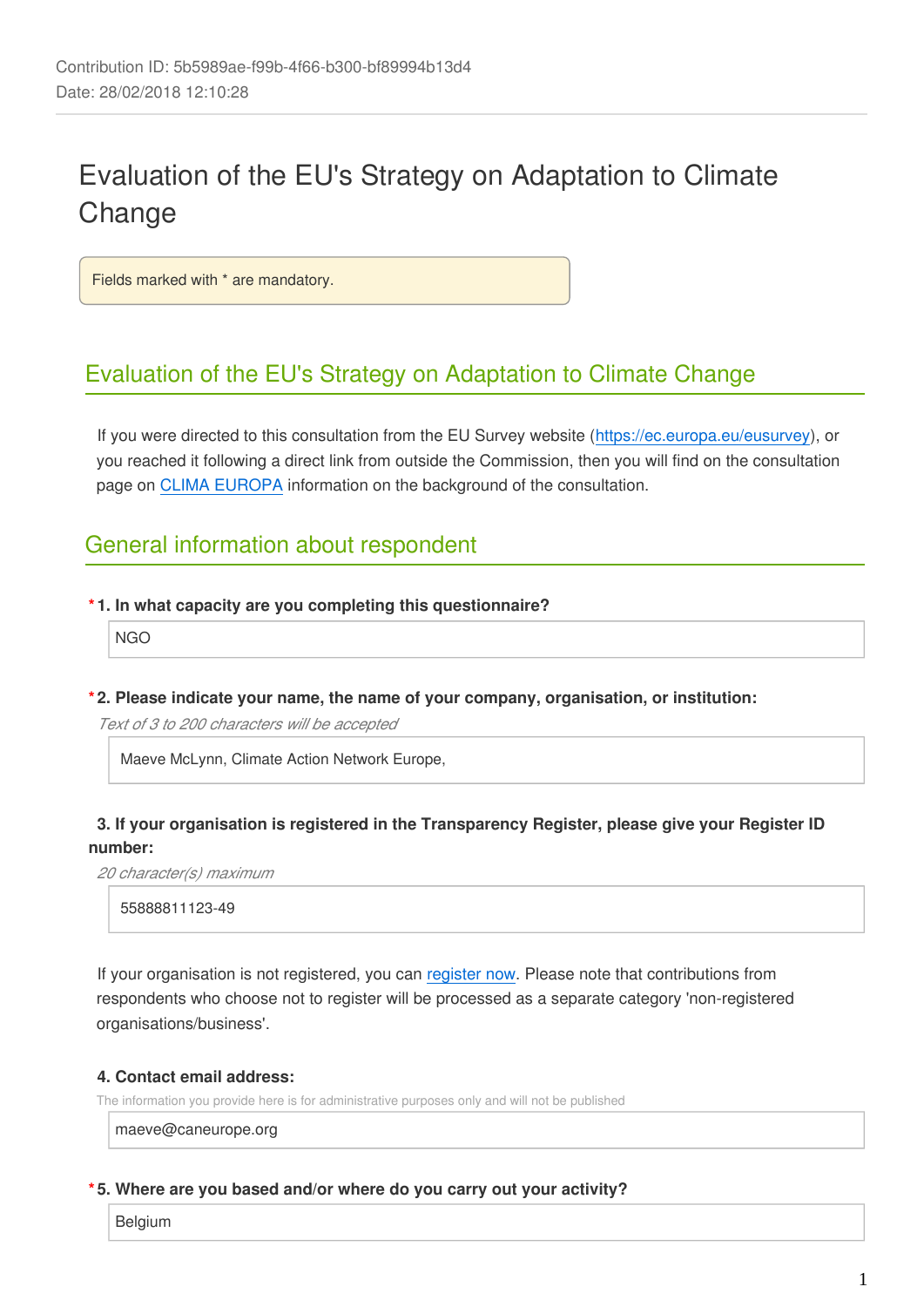#### **\* 6. Please indicate your preference for the publication of your response on the Commission's**

**website:** (Please note that regardless of the option chosen, your contribution may be subject to a request for access to documents under [Regulation 1049/2001](http://eur-lex.europa.eu/legal-content/EN/TXT/?uri=CELEX:32001R1049) on public access to European Parliament, Council and Commission documents. In this case the request will be assessed against the conditions set out in the Regulation and in accordance with applicable [data protection rules.](http://ec.europa.eu/justice/data-protection/))

**O** Under the name given:

I consent to publication of all information in my contribution and I declare that none of it is subject to copyright restrictions that prevent publication

**C** Anonymously:

I consent to publication of all information in my contribution and I declare that none of it is subject to copyright restrictions that prevent publication

### **Questions**

#### **7. In your place of living, have you experienced unusually frequent or severe events that could be attributed to climate change?**

- Abnormally warm overall temperatures during one or more seasons over several years
- $\Box$  Heat waves causing death among the vulnerable (elderly, sick)
- Restrictions on water availability due to prolonged drought
- **Forest fires**
- River floods
- Flash floods or landslides from heavy rain
- $\Box$  Seaside storm surges
- Coastal erosion
- $\Box$  Intrusion of seawater in freshwater aquifers
- Extreme wind  $(150 \text{ km/h or more})$
- Appearance of invasive species (insects, plants etc.)
- Emergence of tropical diseases that are otherwise not endemic in your area
- **Other**

#### **8. In your place of living, are you aware of any of the following actions which have been implemented recently with the intention to prepare for the likely effects of climate change?**

(several options can be selected)

- Reinforcement of infrastructure (transport, energy, communication networks) to withstand natural disasters
- **Preparation for floods (water retention, dykes, designated flood plains/areas, restriction of activities** in areas at flood risks, floating houses etc.)
- Adaptation of agriculture to the changing climate (e.g. water efficient irrigation, selecting different crops)
- $\Box$  Heat wave action plans
- $\Box$  Increase of green areas in towns to cope with heatwaves / floods
- **E** Encouragement of water saving and reuse
- Forest fire prevention (e.g. awareness raising campaigns, forest management...)
- $\nabla$  Reinforcement and protection of the seacoast
- Early warning systems for natural disasters (heatwaves, floods, forest fires…)
- Communication to the public about the need to adapt to climate change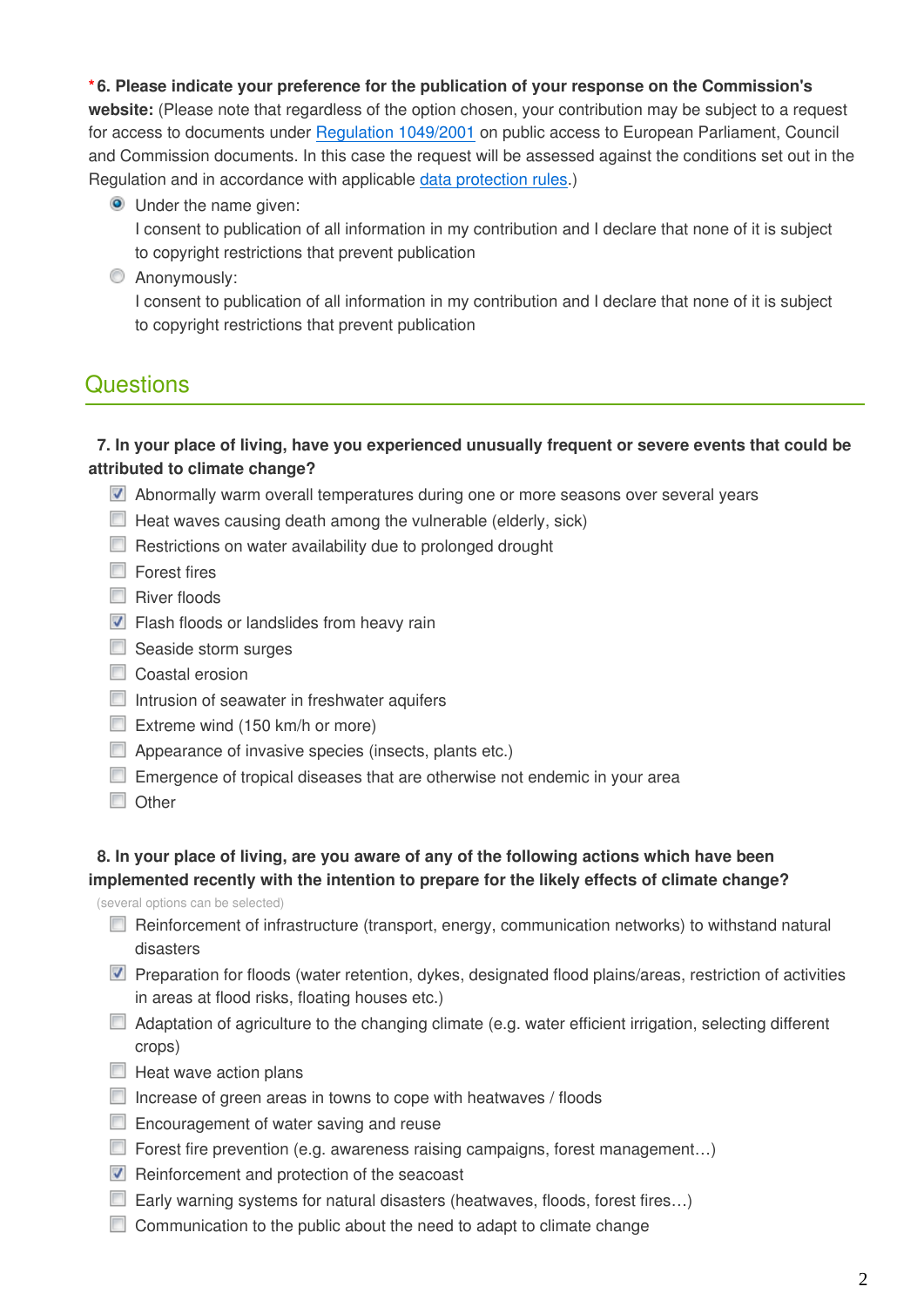- $\Box$  Insurance products against damage from the effects of climate change
- Scientific research on the effects of climate change in your place of living
- **Other**

#### **9. How would you characterise your knowledge of the EU Strategy on Adaptation to Climate Change?**

- **I** have not heard of it
- **Very limited**
- **C** Limited
- Cood
- Very good

#### **10. Have you heard of the following Adaptation initiatives?**

#### **I have already heard of the adaptation strategy or action plan of my:**

Please tick the relevant boxes

- **My Country**
- **My Region**
- $\Box$  My Municipality

#### **I have already heard of adaptation action under:**

Please tick the relevant boxes

- Covenant of Mayors for Climate and Energy
- **LIFE** support programme of the EU
- **Horizon 2020 research programme of the EU**
- Common Agricultural Policy of the EU
- Common Fisheries Policy of the EU
- $\blacksquare$  Regional funds of the EU
- **United Nations Framework Convention on Climate Change**

#### **11. In your view, is action at EU level necessary on adaptation to climate change?**

● Yes ● No ● I do not know

#### **12. In the following table, you will find some preliminary generic conclusions from the study supporting the evaluation.**

#### **To what extent do you agree with them?**

|                                                                | Strongly<br>Agree | Agree | Neutral | <b>Disagree</b> | Strongly<br>disagree | Do<br>not<br>know |
|----------------------------------------------------------------|-------------------|-------|---------|-----------------|----------------------|-------------------|
| a) Adaptation action is<br>needed at all governance<br>levels. | $\bullet$         |       | w       | œ               | O                    | Œ                 |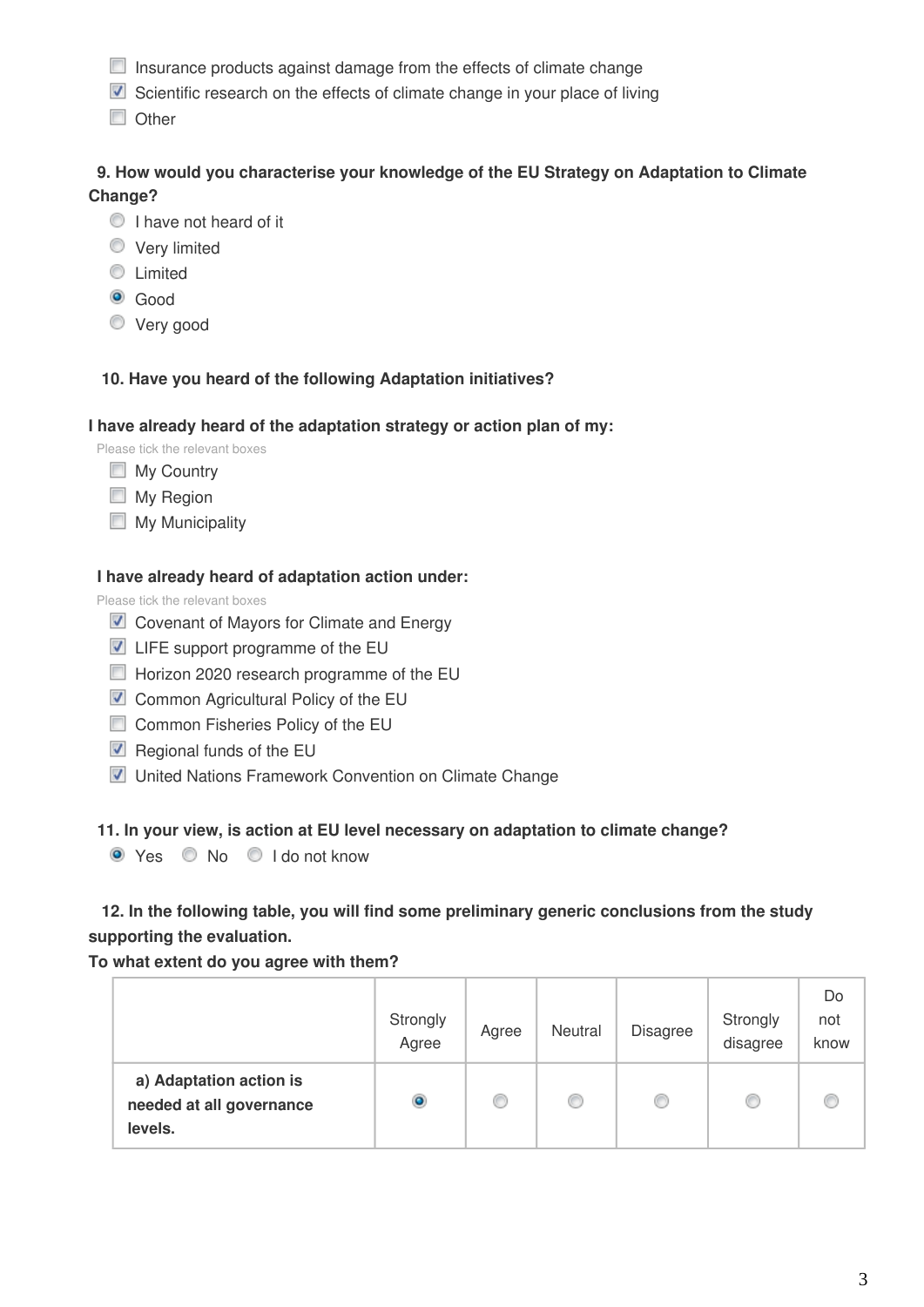| b) There is a need for<br>ensuring that EU policies,<br>investments in infrastructure<br>and insurance and financial<br>products take due account of<br>climate change and respond<br>to its impacts. | $\bullet$      | ⊙         | ⊙         | ⊙         |   |  |
|-------------------------------------------------------------------------------------------------------------------------------------------------------------------------------------------------------|----------------|-----------|-----------|-----------|---|--|
| c) The EU needs to<br>encourage adaptation action<br>by Member States.                                                                                                                                | $\bullet$      | ⊙         | ⋒         | ∩         | ∩ |  |
| d) Knowledge of the<br>economic, environmental and<br>social costs of inaction has<br>less influence on national<br>decision makers than tangible<br>experience of climate impacts.                   | ∩              | ⊙         | $\bullet$ | ⊙         | ⊙ |  |
| e) The financial resources for<br>the implementation of the<br>actions described in the<br>Strategy were adequate and<br>proportionate.                                                               |                | ∩         | ⊙         | $\bullet$ | n |  |
| f) There is a need for the EU<br>to support research on<br>adaptation.                                                                                                                                | ∩              | $\bullet$ | ∩         | ⊙         | ∩ |  |
| g) The Climate-ADAPT<br>website has been an important<br>and useful information source<br>in climate change adaptation<br>work.                                                                       | $\circledcirc$ |           |           |           |   |  |
| h) There have been changes<br>to the rules for major EU<br>funding programmes so that<br>they include adaptation, and<br>these changes are having a<br>positive impact on adaptation<br>action.       |                | ⋒         | $\bullet$ | ∩         |   |  |
| i) Infrastructures and<br>economic systems are not<br>sufficiently resilient to the<br>impacts of climate change.                                                                                     | $\bullet$      |           |           |           |   |  |
| j) Adaptation and disaster<br>risk reduction policy are<br>inadequately coordinated:<br>(i) at the EU level.                                                                                          |                |           |           |           |   |  |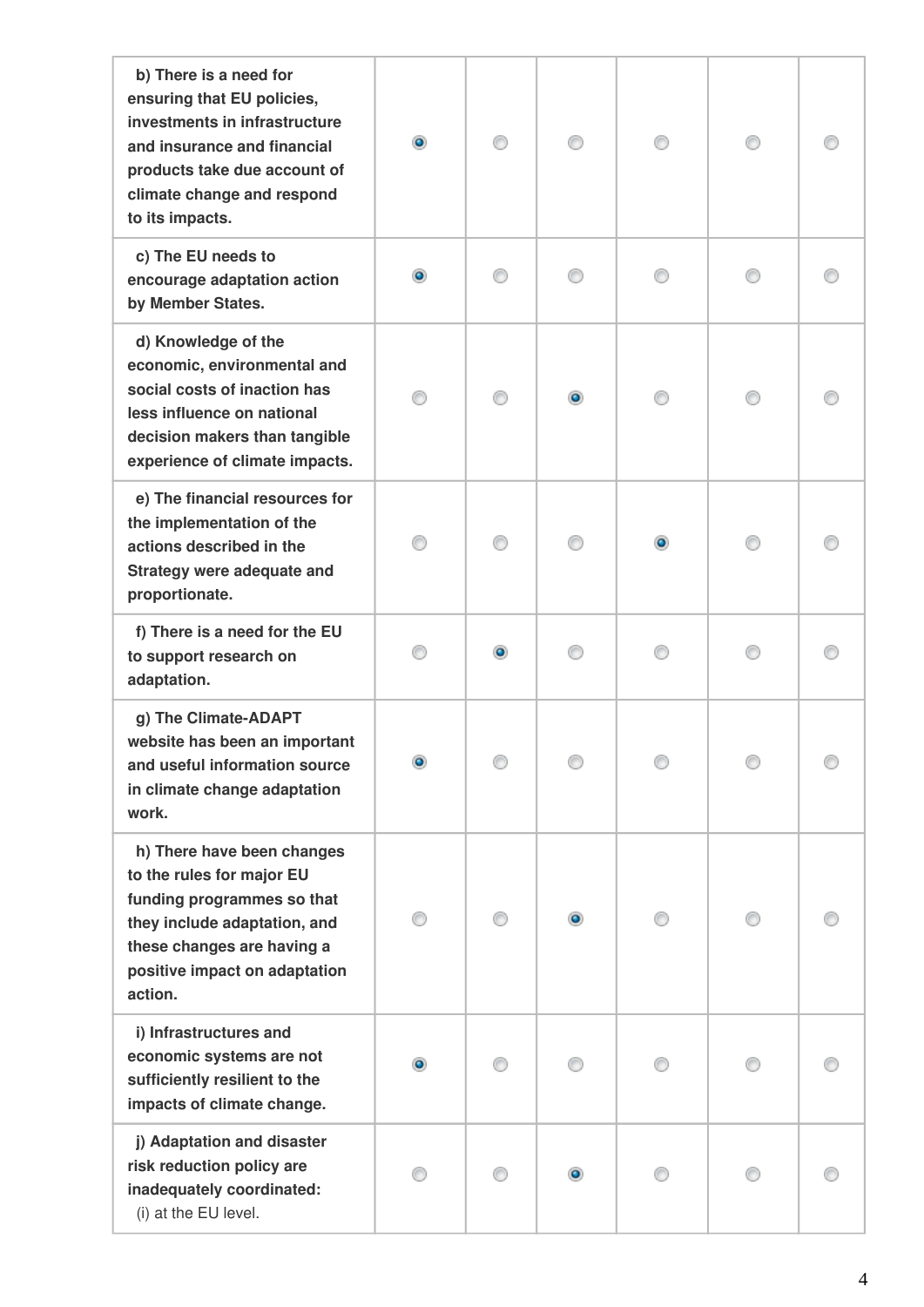| (ii) at the national level.                                                                                                                                           | ⊙         | ⊙         | ⊙ | $\circledcirc$ | ⊙ |   |
|-----------------------------------------------------------------------------------------------------------------------------------------------------------------------|-----------|-----------|---|----------------|---|---|
| k) Adaptation actions do not<br>make sufficient use of green<br>infrastructure and ecosystem-<br>based approaches.                                                    |           | $\bullet$ |   | ⊙              | ⊙ |   |
| I) Coherence is not<br>sufficiently ensured between<br>climate adaptation and<br>mitigation actions.<br>(i) at the EU level.                                          |           | ۰         |   |                |   |   |
| (ii) at the national level.                                                                                                                                           | 0         | $\bullet$ | 0 | 0              | 0 | ⊙ |
| m) The EU's vulnerabilities to<br>climate impacts from outside<br>the EU (because of other<br>countries not taking proper<br>adaptation action) are not yet<br>mapped | ∩         | $\bullet$ |   | ⊙              | ⊙ |   |
| n) Cooperation is not in place<br>with 3rd countries to reduce<br>EU vulnerabilities to climate<br>impacts from outside the EU.                                       | ∩         | ۰         | ⋒ | ∩              | ∩ |   |
| o) EU adaptation action is not<br>aligned with international<br>obligations and expectations<br>under the Paris Agreement.                                            | ۰         | ∩         | ⊙ | ⊙              | ⊙ |   |
| p) Coherence between the<br>actions of the EU's Adaptation<br>Strategy could be improved.                                                                             | $\bullet$ |           |   |                | ⊙ |   |

**13. In the following tables, you will find some preliminary specific and technical conclusions from the study supporting the evaluation.** For more details, please refer to the interim summary report published as a background to this consultation.

**To what extent do you agree with them?**

**Relevance** (did the Strategy respond to real needs, to all the needs, have the needs evolved?)

|                                                                                         | Strongly<br>Agree | Agree | Neutral | <b>Disagree</b> | Strongly<br>disagree | Don't<br>know |
|-----------------------------------------------------------------------------------------|-------------------|-------|---------|-----------------|----------------------|---------------|
| a) The Strategy is relevant<br>for local government and<br>private sector stakeholders. | $_{\circ}$        | œ     |         | C               | O                    |               |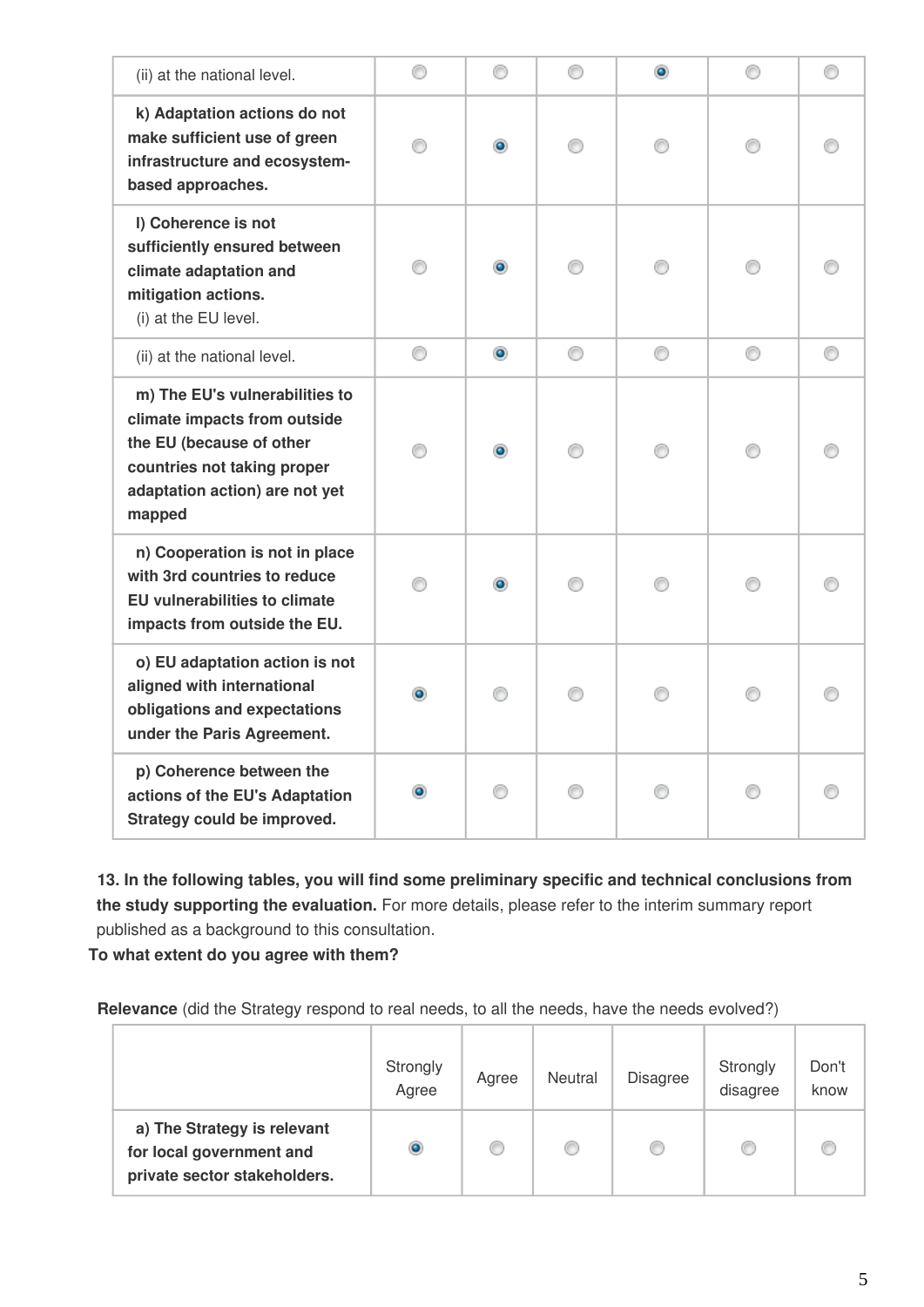| b) Knowledge gaps remain<br>and new gaps are emerging.<br>There remains a need to<br>bridge these gaps and<br>improve how this information<br>is shared. | ۰         |  |  |  |
|----------------------------------------------------------------------------------------------------------------------------------------------------------|-----------|--|--|--|
| c) There is a need to address<br>the impact of high-end<br>climate change $(>2°C)$ .                                                                     | $\bullet$ |  |  |  |
| d) There is a need to align<br><b>EU</b> adaptation policy with<br>international developments<br>like the Paris Agreement.                               | ۰         |  |  |  |

**Effectiveness** (did the Strategy achieve its objectives?)

|                                                                                                                                                                                                             | Strongly<br>Agree | Agree | Neutral | <b>Disagree</b> | Strongly<br>disagree | Don't<br>know |
|-------------------------------------------------------------------------------------------------------------------------------------------------------------------------------------------------------------|-------------------|-------|---------|-----------------|----------------------|---------------|
| a) The ex-ante conditionality<br>on adaptation for accessing<br><b>EU funding (ESIF</b><br>programmes) has been an<br>effective mechanism for<br>ensuring the adoption of<br>national adaptation strategies |                   |       |         |                 |                      |               |
| b) Climate change<br>adaptation has been<br>effectively mainstreamed in<br><b>EU spending</b>                                                                                                               |                   |       |         | $\bullet$       |                      |               |
| c) The Strategy has been<br>more effective in encouraging<br>preparatory adaptation<br>activities, than in encouraging<br>the implementation and<br>review of such activities.                              | $\bullet$         |       |         |                 |                      |               |

#### **Efficiency** (were the resources used to achieve the objectives adequate?)

| Strongly<br>Agree | Agree | Neutral | Disagree | Strongly<br>disagree | Don't<br>know |
|-------------------|-------|---------|----------|----------------------|---------------|
|                   |       |         |          |                      |               |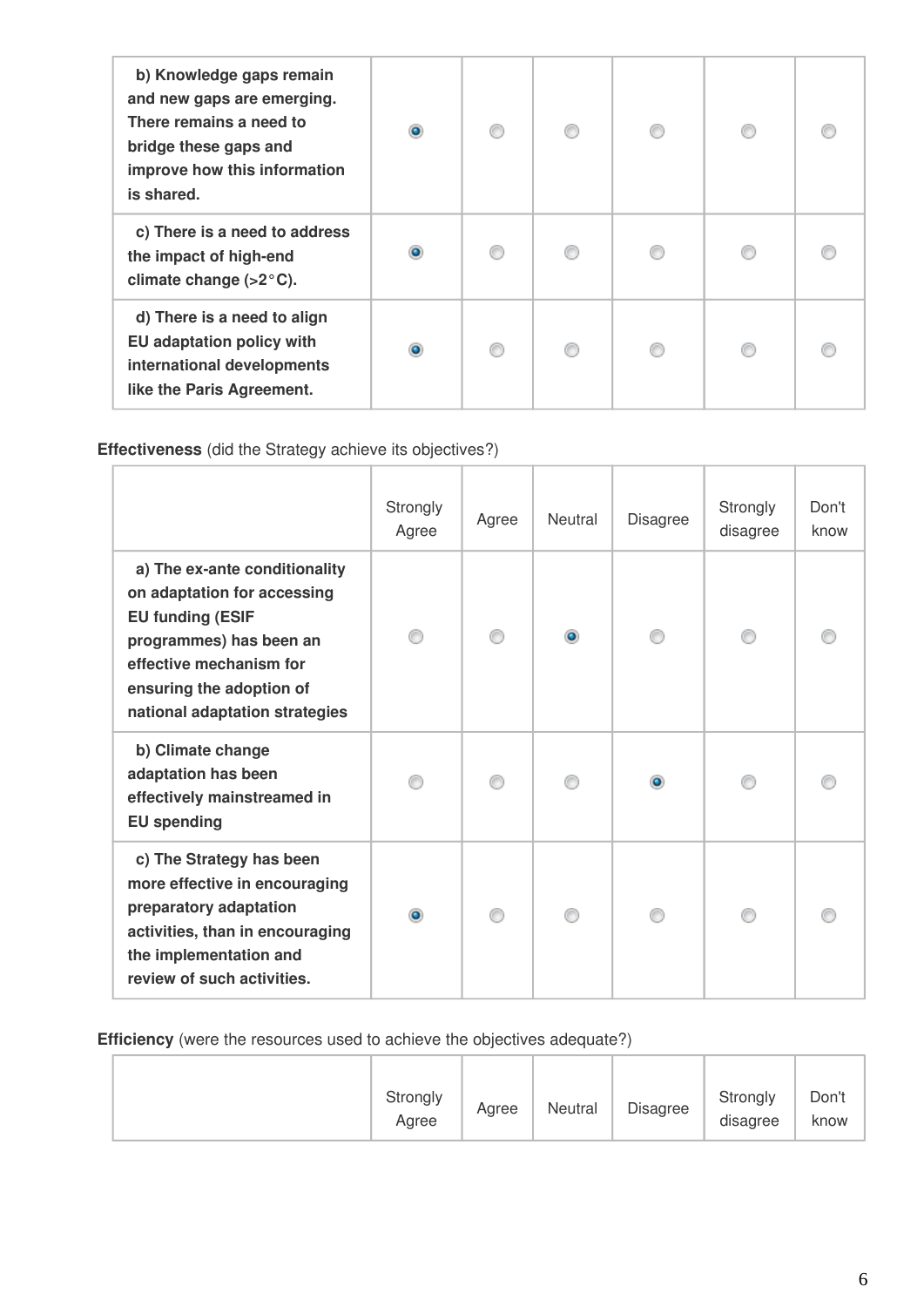| a) Administrative costs<br>resulting from the direct<br>implementation of the<br>Strategy are very low and<br>mostly limited to the<br><b>European Commission.</b>                  |  | $\bullet$ |   |  |
|-------------------------------------------------------------------------------------------------------------------------------------------------------------------------------------|--|-----------|---|--|
| b) Costs resulting from the<br><b>Strategy for stakeholders</b><br>other than the European<br><b>Commission are voluntary</b><br>and mostly incurred when<br>applying for EU funds. |  |           | ⋒ |  |
| c) There is only very limited<br>monitoring and evaluation<br>burden from the Strategy and<br>no unnecessary<br>administrative burden.                                              |  |           |   |  |

**Coherence** (was the Strategy coherent internally and with other policies?)

|                                                                                                            | Strongly<br>Agree | Agree     | Neutral | Disagree | Strongly<br>disagree | Don't<br>know |
|------------------------------------------------------------------------------------------------------------|-------------------|-----------|---------|----------|----------------------|---------------|
| a) Progress has been made<br>in integrating adaptation<br>concerns into a wide range of<br>EU policy areas |                   | $\bullet$ | ⋒       |          |                      |               |
| b) Adaptation concerns are<br>insufficiently integrated in:<br>- the EU's external policy areas            |                   | $\bullet$ |         |          |                      |               |
| - climate mitigation policy                                                                                | $\bullet$         | ∩         | ∩       | ∩        |                      |               |
| c) The Strategy does not<br>conflict with adaptation action<br>at:<br>- international level                |                   | $\bullet$ |         |          |                      |               |
| - national level                                                                                           |                   | $\bullet$ | ⋒       | ⋒        |                      |               |
| - sub-national level                                                                                       | ∩                 | $\bullet$ | ⋒       | ⋒        |                      |               |

**EU added value** (did the strategy have added value to act at EU level compared to lower levels of governance?)

|--|